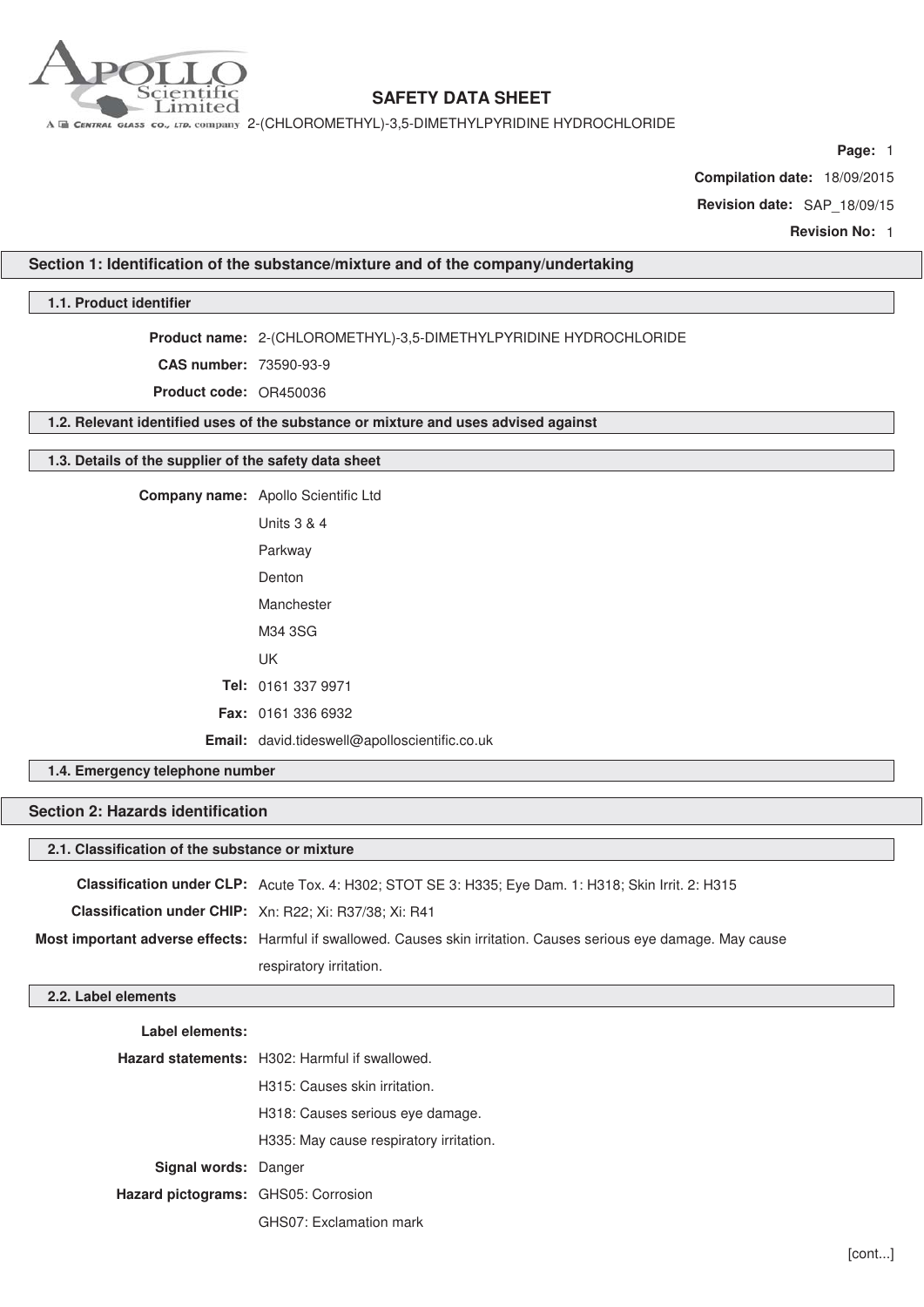## 2-(CHLOROMETHYL)-3,5-DIMETHYLPYRIDINE HYDROCHLORIDE



**Precautionary statements:** P310: Immediately call a POISON CENTER/doctor/.

P261: Avoid breathing dust.

P280: Wear protective gloves/protective clothing/eye protection/face protection.

**2.3. Other hazards**

**Other hazards:** Lachrymatory.

**PBT:** This product is not identified as a PBT/vPvB substance.

## **Section 3: Composition/information on ingredients**

## **3.1. Substances**

## **Chemical identity:** 2-(CHLOROMETHYL)-3,5-DIMETHYLPYRIDINE HYDROCHLORIDE

**CAS number:** 73590-93-9

### **Section 4: First aid measures**

## **4.1. Description of first aid measures**

|                                                                  | <b>Skin contact:</b> Remove all contaminated clothes and footwear immediately unless stuck to skin. Wash |
|------------------------------------------------------------------|----------------------------------------------------------------------------------------------------------|
|                                                                  | immediately with plenty of soap and water.                                                               |
|                                                                  | <b>Eye contact:</b> Bathe the eye with running water for 15 minutes. Transfer to hospital for specialist |
|                                                                  | examination.                                                                                             |
|                                                                  | Ingestion: Wash out mouth with water. Do not induce vomiting. If conscious, give half a litre of water   |
|                                                                  | to drink immediately. Consult a doctor.                                                                  |
|                                                                  | Inhalation: Remove casualty from exposure ensuring one's own safety whilst doing so. Consult a           |
|                                                                  | doctor.                                                                                                  |
| 4.2. Most important symptoms and effects, both acute and delayed |                                                                                                          |
|                                                                  |                                                                                                          |
|                                                                  | Skin contact: There may be irritation and redness at the site of contact.                                |
|                                                                  | Eye contact: There may be pain and redness. The eyes may water profusely. There may be severe            |
|                                                                  | pain. The vision may become blurred. May cause permanent damage.                                         |
|                                                                  | Ingestion: There may be soreness and redness of the mouth and throat. Nausea and stomach                 |
|                                                                  | pain may occur.                                                                                          |
|                                                                  | <b>Inhalation:</b> There may be irritation of the throat with a feeling of tightness in the chest.       |
|                                                                  | Delayed / immediate effects: Immediate effects can be expected after short-term exposure.                |
|                                                                  | 4.3. Indication of any immediate medical attention and special treatment needed                          |

### **Immediate / special treatment:** Eye bathing equipment should be available on the premises.

## **Section 5: Fire-fighting measures**

 $\sqrt{2}$ 

**Page:** 2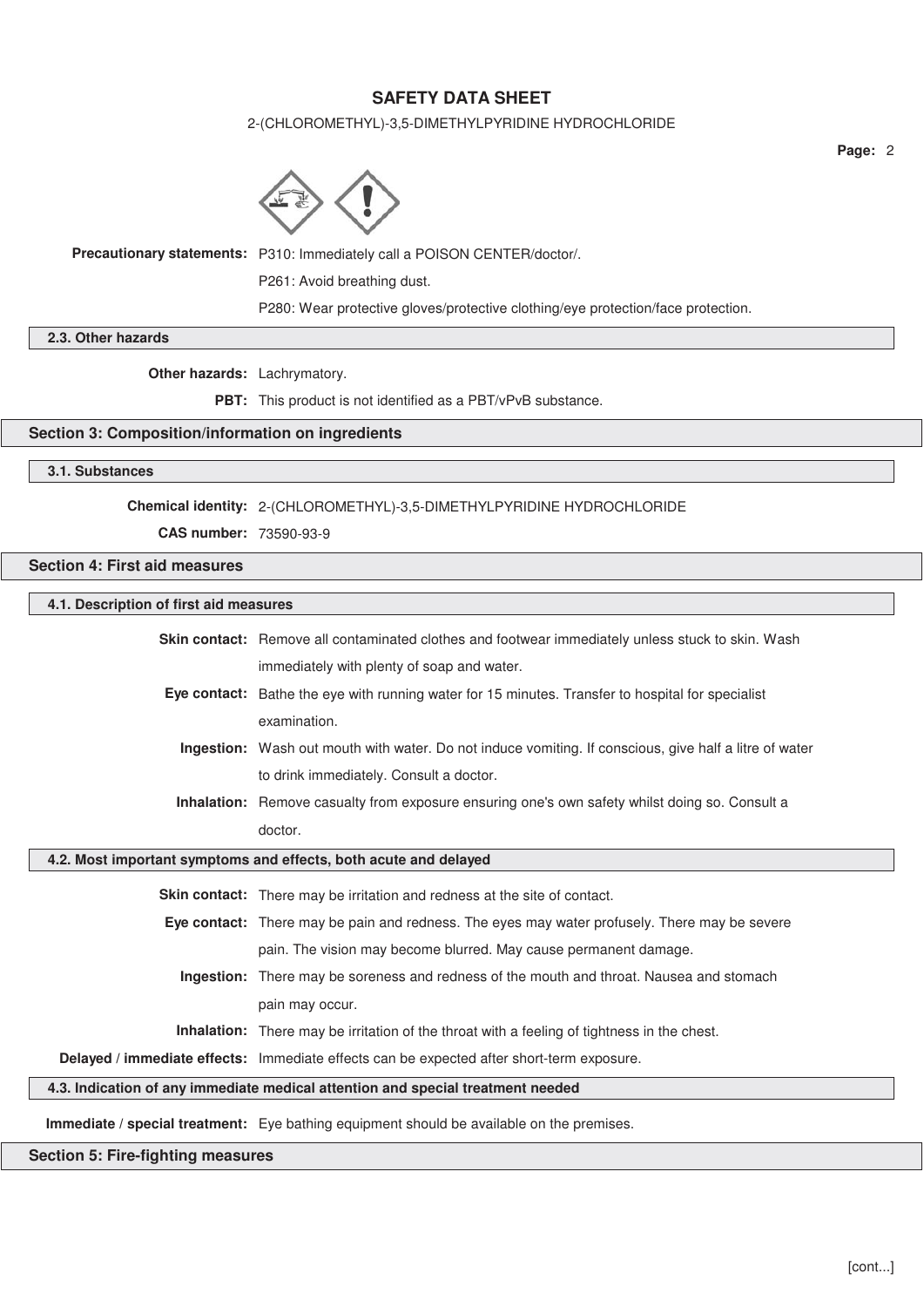### 2-(CHLOROMETHYL)-3,5-DIMETHYLPYRIDINE HYDROCHLORIDE

#### **5.1. Extinguishing media**

**Extinguishing media:** Carbon dioxide, dry chemical powder, foam. Suitable extinguishing media for the

surrounding fire should be used. Use water spray to cool containers.

### **5.2. Special hazards arising from the substance or mixture**

**Exposure hazards:** In combustion emits toxic fumes of carbon dioxide / carbon monoxide. Hydrogen

chloride (HCl). Nitrogen oxides (NOx).

### **5.3. Advice for fire-fighters**

**Advice for fire-fighters:** Wear self-contained breathing apparatus. Wear protective clothing to prevent contact with skin and eyes.

**Section 6: Accidental release measures**

### **6.1. Personal precautions, protective equipment and emergency procedures**

**Personal precautions:** Mark out the contaminated area with signs and prevent access to unauthorised

personnel. Do not attempt to take action without suitable protective clothing - see section

8 of SDS. Do not create dust.

## **6.2. Environmental precautions**

**Environmental precautions:** Do not discharge into drains or rivers.

### **6.3. Methods and material for containment and cleaning up**

**Clean-up procedures:** Transfer to a closable, labelled salvage container for disposal by an appropriate

method.

## **6.4. Reference to other sections**

**Reference to other sections:** Refer to section 8 of SDS.

## **Section 7: Handling and storage**

### **7.1. Precautions for safe handling**

**Handling requirements:** Avoid direct contact with the substance. Ensure there is sufficient ventilation of the area.

Avoid the formation or spread of dust in the air. Only use in fume hood.

## **7.2. Conditions for safe storage, including any incompatibilities**

**Storage conditions:** Store in a cool, well ventilated area. Keep container tightly closed. Product is

hygroscopic. Take precautions to avoid contact with atmospheric moisture. Store under

Argon.

**Suitable packaging:** Must only be kept in original packaging.

## **7.3. Specific end use(s)**

**Specific end use(s):** No data available.

### **Section 8: Exposure controls/personal protection**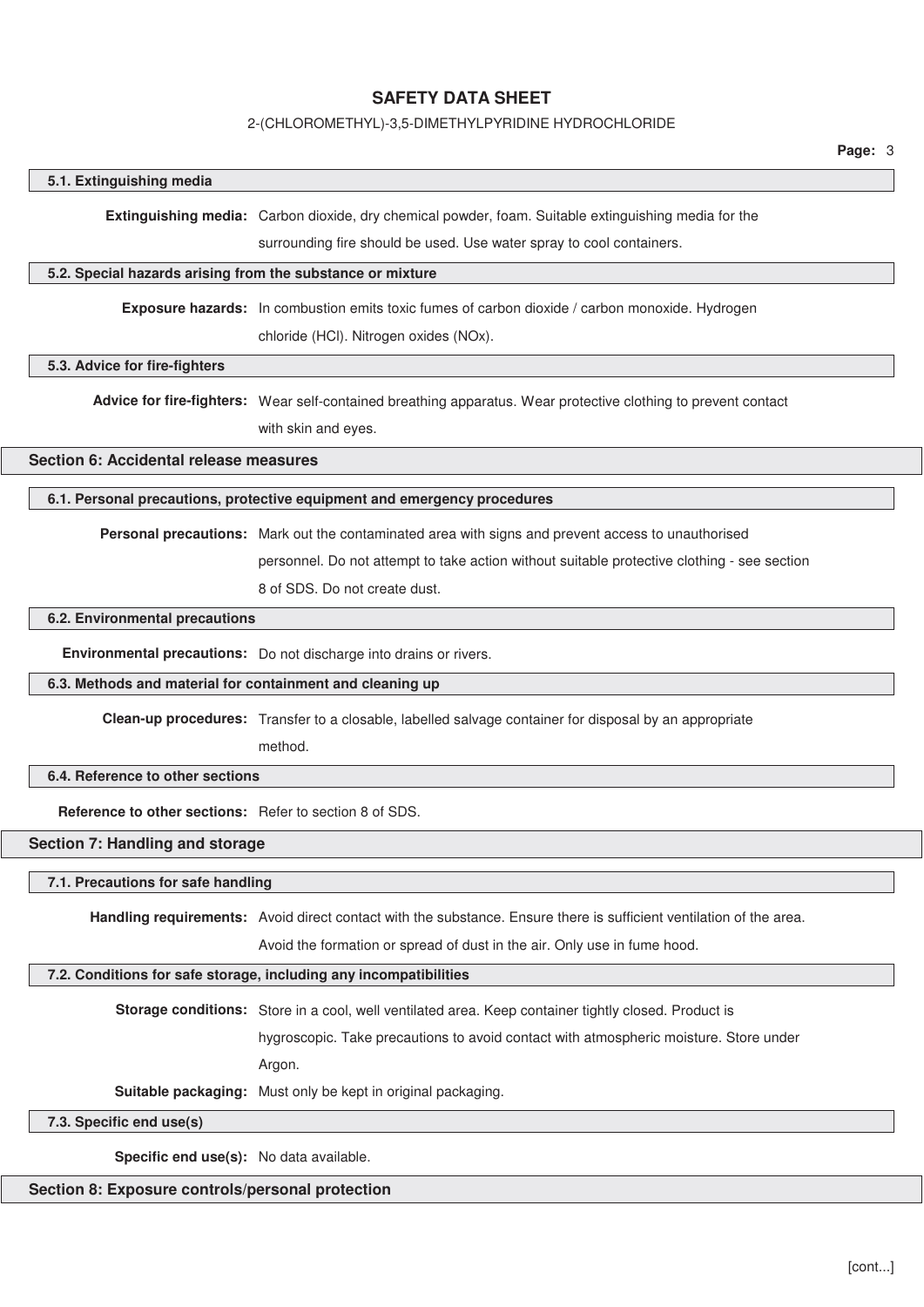### 2-(CHLOROMETHYL)-3,5-DIMETHYLPYRIDINE HYDROCHLORIDE

**Page:** 4

### **8.1. Control parameters**

### **Workplace exposure limits:** No data available.

## **DNEL/PNEC Values**

**DNEL / PNEC** No data available.

#### **8.2. Exposure controls**

**Engineering measures:** Ensure there is sufficient ventilation of the area. **Respiratory protection:** Self-contained breathing apparatus must be available in case of emergency. Respiratory protective device with particle filter. **Hand protection:** Protective gloves. **Eye protection:** Tightly fitting safety goggles. Ensure eye bath is to hand. **Skin protection:** Protective clothing.

**Section 9: Physical and chemical properties**

### **9.1. Information on basic physical and chemical properties**

**State:** Solid

**Colour:** White

**Odour:** Lachrymatory

**Solubility in water:** Slightly soluble

#### **9.2. Other information**

**Other information:** No data available.

## **Section 10: Stability and reactivity**

**10.1. Reactivity**

**Reactivity:** Stable under recommended transport or storage conditions.

**10.2. Chemical stability**

**Chemical stability:** Stable under normal conditions.

### **10.3. Possibility of hazardous reactions**

**Hazardous reactions:** Hazardous reactions will not occur under normal transport or storage conditions.

Decomposition may occur on exposure to conditions or materials listed below.

### **10.4. Conditions to avoid**

**Conditions to avoid:** Heat. Moist air. Humidity.

## **10.5. Incompatible materials**

**Materials to avoid:** Strong oxidising agents. Strong acids.

### **10.6. Hazardous decomposition products**

**Haz. decomp. products:** In combustion emits toxic fumes of carbon dioxide / carbon monoxide. Hydrogen

chloride (HCl). Nitrogen oxides (NOx).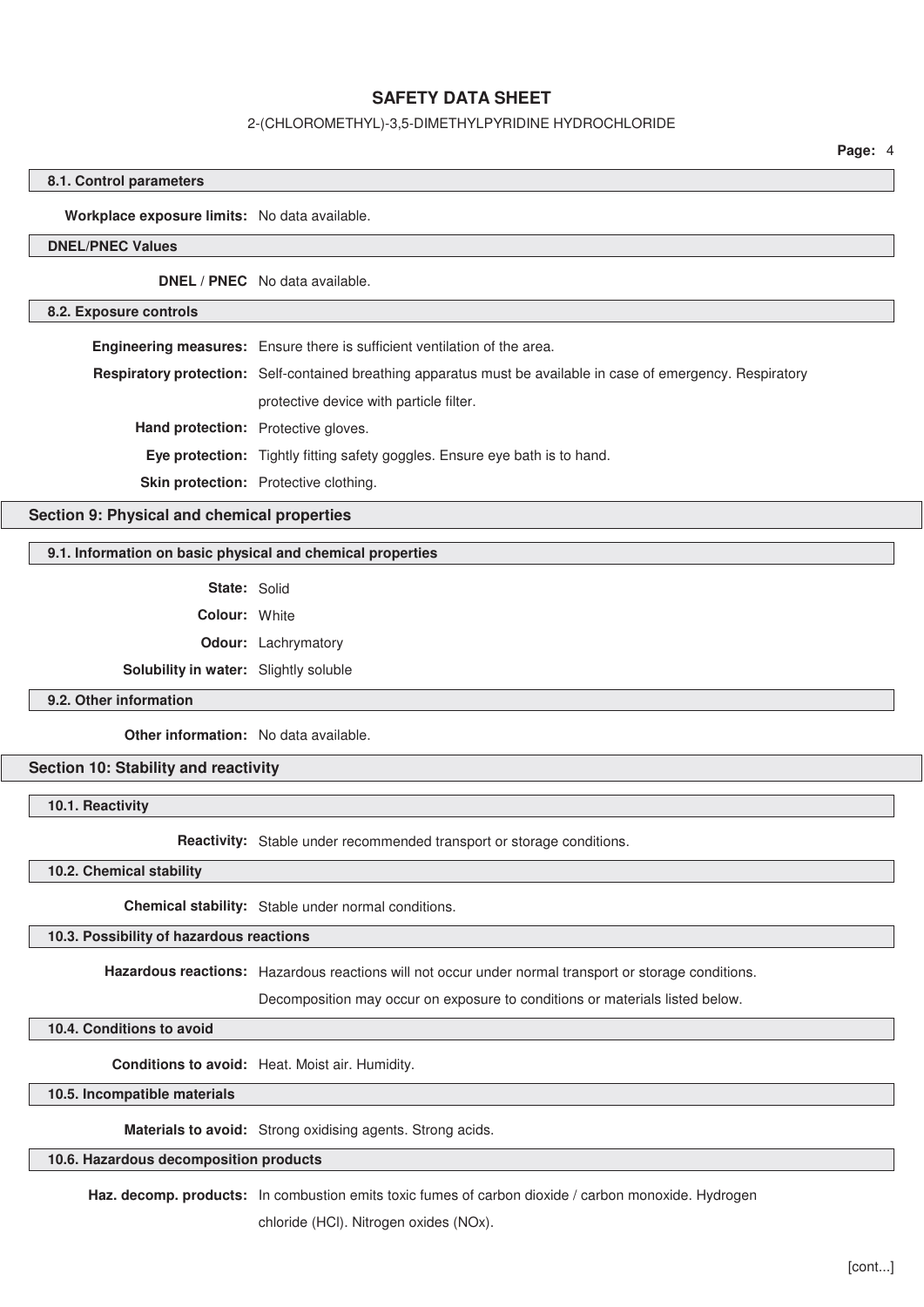### 2-(CHLOROMETHYL)-3,5-DIMETHYLPYRIDINE HYDROCHLORIDE

**Page:** 5

### **Section 11: Toxicological information**

### **11.1. Information on toxicological effects**

#### **Relevant hazards for substance:**

| Hazard                        | Route      | <b>Basis</b>       |
|-------------------------------|------------|--------------------|
| Acute toxicity (ac. tox. 4)   | <b>ING</b> | Based on test data |
| Skin corrosion/irritation     | <b>DRM</b> | Based on test data |
| Serious eye damage/irritation | OPT        | Based on test data |
| STOT-single exposure          | INH        | Based on test data |

#### **Symptoms / routes of exposure**

Skin contact: There may be irritation and redness at the site of contact.

**Eye contact:** There may be pain and redness. The eyes may water profusely. There may be severe pain. The vision may become blurred. May cause permanent damage.

**Ingestion:** There may be soreness and redness of the mouth and throat. Nausea and stomach pain may occur.

**Inhalation:** There may be irritation of the throat with a feeling of tightness in the chest.

**Delayed / immediate effects:** Immediate effects can be expected after short-term exposure.

### **Section 12: Ecological information**

**12.1. Toxicity**

**Ecotoxicity values:** No data available.

### **12.2. Persistence and degradability**

**Persistence and degradability:** No data available.

### **12.3. Bioaccumulative potential**

**Bioaccumulative potential:** No data available.

**12.4. Mobility in soil**

**Mobility:** No data available.

## **12.5. Results of PBT and vPvB assessment**

**PBT identification:** This product is not identified as a PBT/vPvB substance.

**12.6. Other adverse effects**

**Other adverse effects:** No data available.

## **Section 13: Disposal considerations**

| 13.1. Waste treatment methods |                                                                                                                     |        |
|-------------------------------|---------------------------------------------------------------------------------------------------------------------|--------|
|                               | Disposal operations: MATERIAL SHOULD BE DISPOSED OF IN ACCORDANCE WITH LOCAL, STATE AND                             |        |
|                               | FEDERAL REGULATIONS                                                                                                 |        |
|                               | <b>Disposal of packaging:</b> Dispose of as special waste in compliance with local and national regulations Observe |        |
|                               | all federal, state and local environmental regulations.                                                             | [cont] |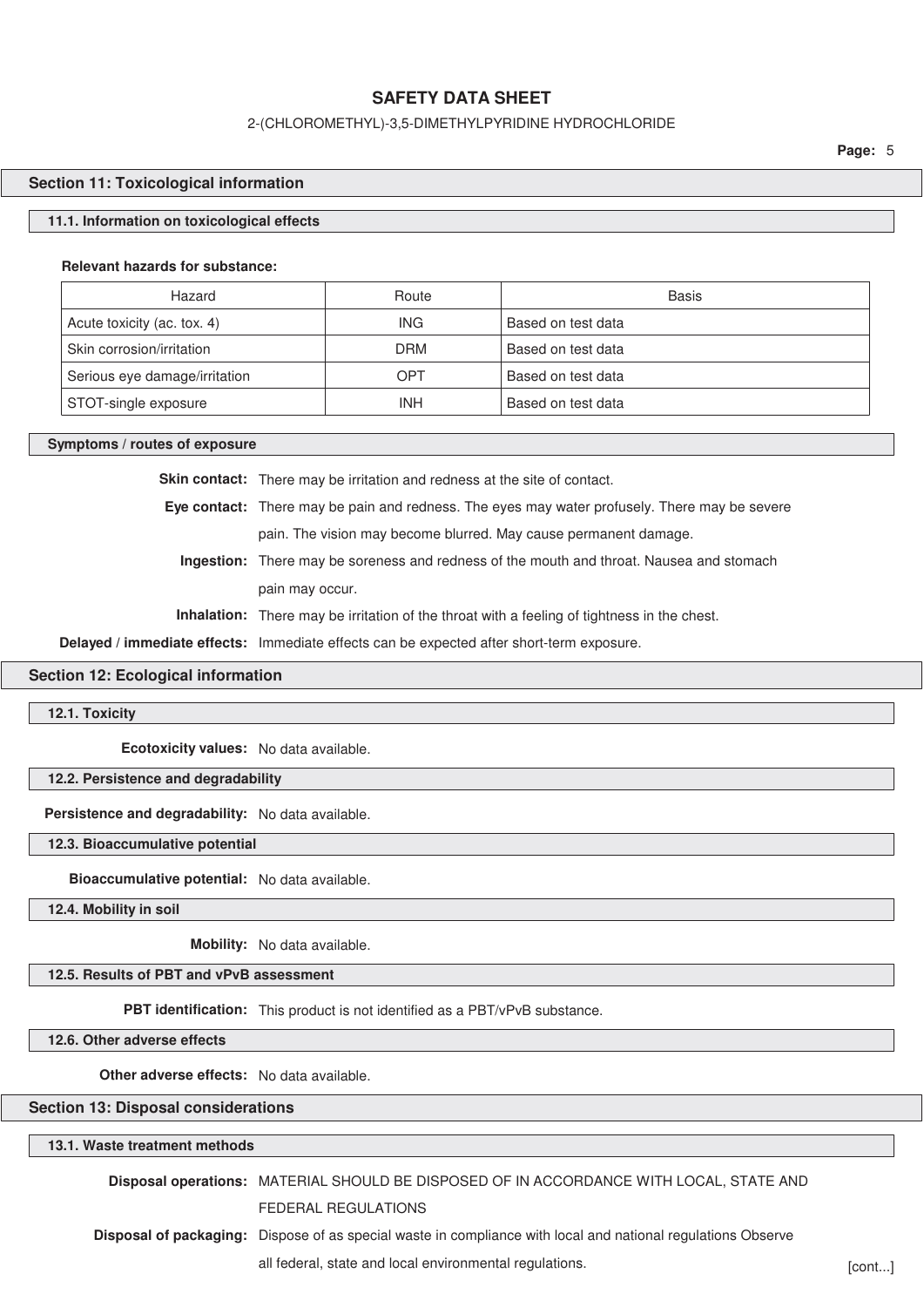## 2-(CHLOROMETHYL)-3,5-DIMETHYLPYRIDINE HYDROCHLORIDE

**NB:** The user's attention is drawn to the possible existence of regional or national regulations regarding disposal.

## **Section 14: Transport information**

## **Transport class:** This product does not require a classification for transport.

## **Section 15: Regulatory information**

## **15.1. Safety, health and environmental regulations/legislation specific for the substance or mixture**

## **15.2. Chemical Safety Assessment**

**Chemical safety assessment:** A chemical safety assessment has not been carried out for the substance or the mixture

by the supplier.

## **Section 16: Other information**

## **Other information**

|                                                                 | Other information: This safety data sheet is prepared in accordance with Commission Regulation (EU) No<br>453/2010. |
|-----------------------------------------------------------------|---------------------------------------------------------------------------------------------------------------------|
|                                                                 | * Data predicted using computational software. Toxtree - Toxic Hazard Estimation by                                 |
|                                                                 | decision tree approach. http://ecb.jrc.ec.europa.eu/qsar/qsar-tools/index.php?                                      |
|                                                                 | c=TOXTREE                                                                                                           |
|                                                                 | ~ Data predicted using computational software ACD/ToxSuite v 2.95.1 Copyright 1994-                                 |
|                                                                 | 2009 ACD/labs, Copyright 2001-2009 Pharma Algorithms, Inc, Advanced Chemistry                                       |
|                                                                 | Development, Inc (ACD/Labs). http://www.acdlabs.com/products/pc_admet/tox/tox/                                      |
| <b>Phrases used in s.2 and s.3:</b> H302: Harmful if swallowed. |                                                                                                                     |
|                                                                 | H315: Causes skin irritation.                                                                                       |
|                                                                 | H318: Causes serious eye damage.                                                                                    |
|                                                                 | H335: May cause respiratory irritation.                                                                             |
|                                                                 | R22: Harmful if swallowed.                                                                                          |
|                                                                 | R37/38: Irritating to respiratory system and skin.                                                                  |
|                                                                 | R41: Risk of serious damage to eyes.                                                                                |
|                                                                 | Legend to abbreviations: PNEC = predicted no effect level                                                           |
|                                                                 | $DNEL = derived no effect level$                                                                                    |
|                                                                 | $LD50 = median$ lethal dose                                                                                         |
|                                                                 | $LC50$ = median lethal concentration                                                                                |
|                                                                 | $EC50$ = median effective concentration                                                                             |
|                                                                 | IC50 = median inhibitory concentration                                                                              |
|                                                                 | $dw = dry$ weight                                                                                                   |
|                                                                 | $bw = body weight$                                                                                                  |
|                                                                 | $cc = closed cup$                                                                                                   |
|                                                                 | $oc = open cup$                                                                                                     |
|                                                                 | $MUS = mouse$                                                                                                       |